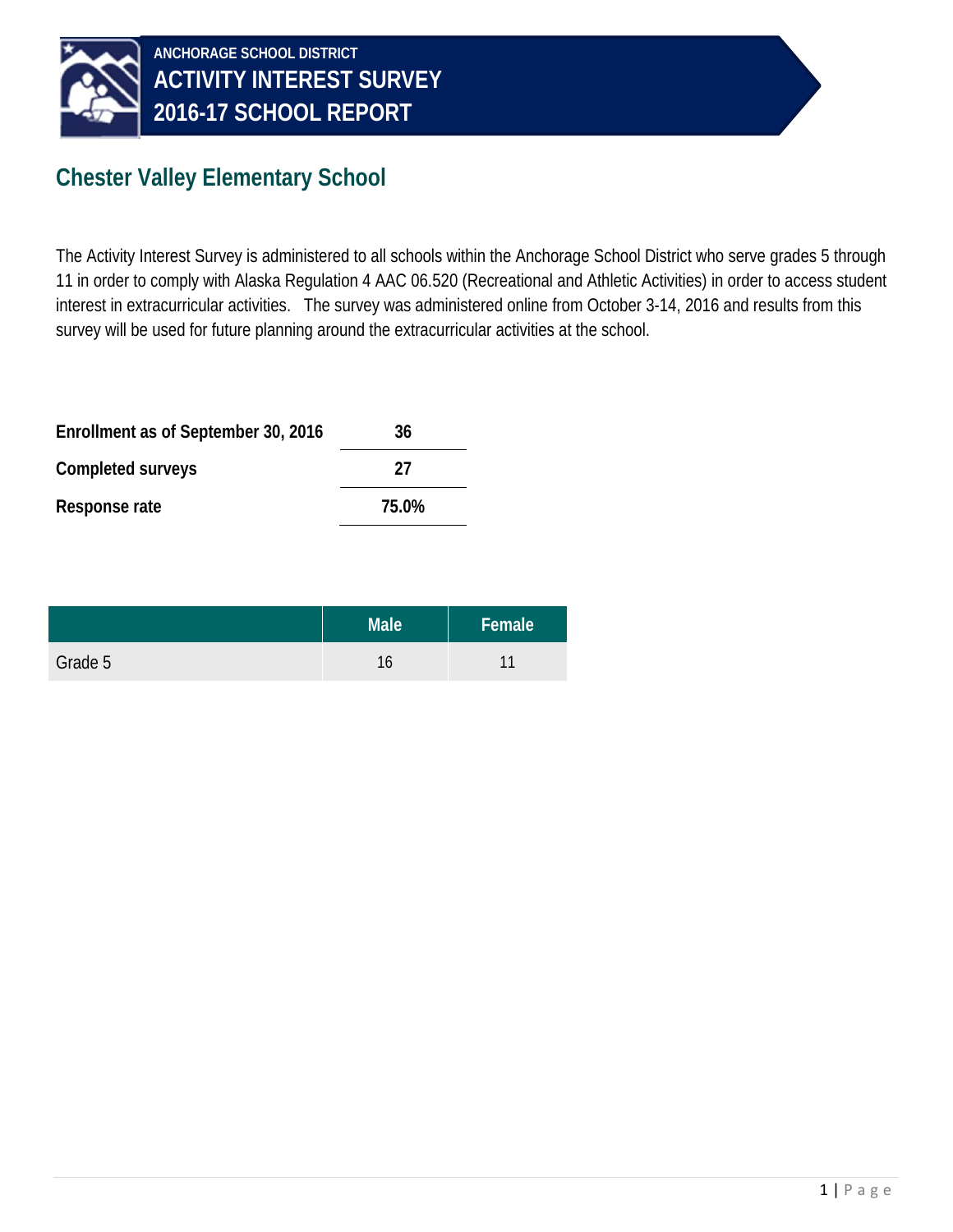## **9 grade 5 male students participate in a sport or club at their school**

Results represent the number of grade 5 male students who answered "yes" to the following question: "Do you currently participate in a sport or club at your school

#### **Ranking of sports and clubs grade 5 male students participated in at their school**

The table below shows the ranking of sports and clubs grade 5 male students participated in at their school.

|                              | 2016           |
|------------------------------|----------------|
| <b>Basketball</b>            | 3              |
| Flag Football                | $\overline{2}$ |
| Choir/Chorus                 | $\overline{2}$ |
| Running club                 | $\overline{2}$ |
| Drama Club                   | $\mathfrak{D}$ |
| <b>Spelling Bee</b>          |                |
| <b>Robotics</b>              |                |
| <b>Science Fair</b>          |                |
| <b>Student Court</b>         |                |
| Geography Bee                |                |
| Soccer                       | 1              |
| <b>Cross Country Running</b> |                |
| <b>Badminton</b>             |                |
| Softball                     |                |

#### **Sports or clubs students could choose from:**

After school tutoring, Art club, Badminton, Band/Orchestra, Basketball, Battle of the Books, Book club, Choir/Chorus, Computer club, Crafts, Cross Country Running, Cross Country Running, Cultural club, Dance, Drama club, Flag Football, Floor Hockey, Foreign Language Club, Geography bee, Gymnastics, Homework club, Junior Native Youth Olympics, Knitting club, Leadership club, Literacy fair, Martial arts, Math derby, Micro-society, Native arts/crafts, Robotics, Running club, Science fair, Service Learning club, Ski/Snowboard, Soccer, Softball, Spelling bee, Student Government, Track and Field, Volleyball, Whiffle ball, Writing club.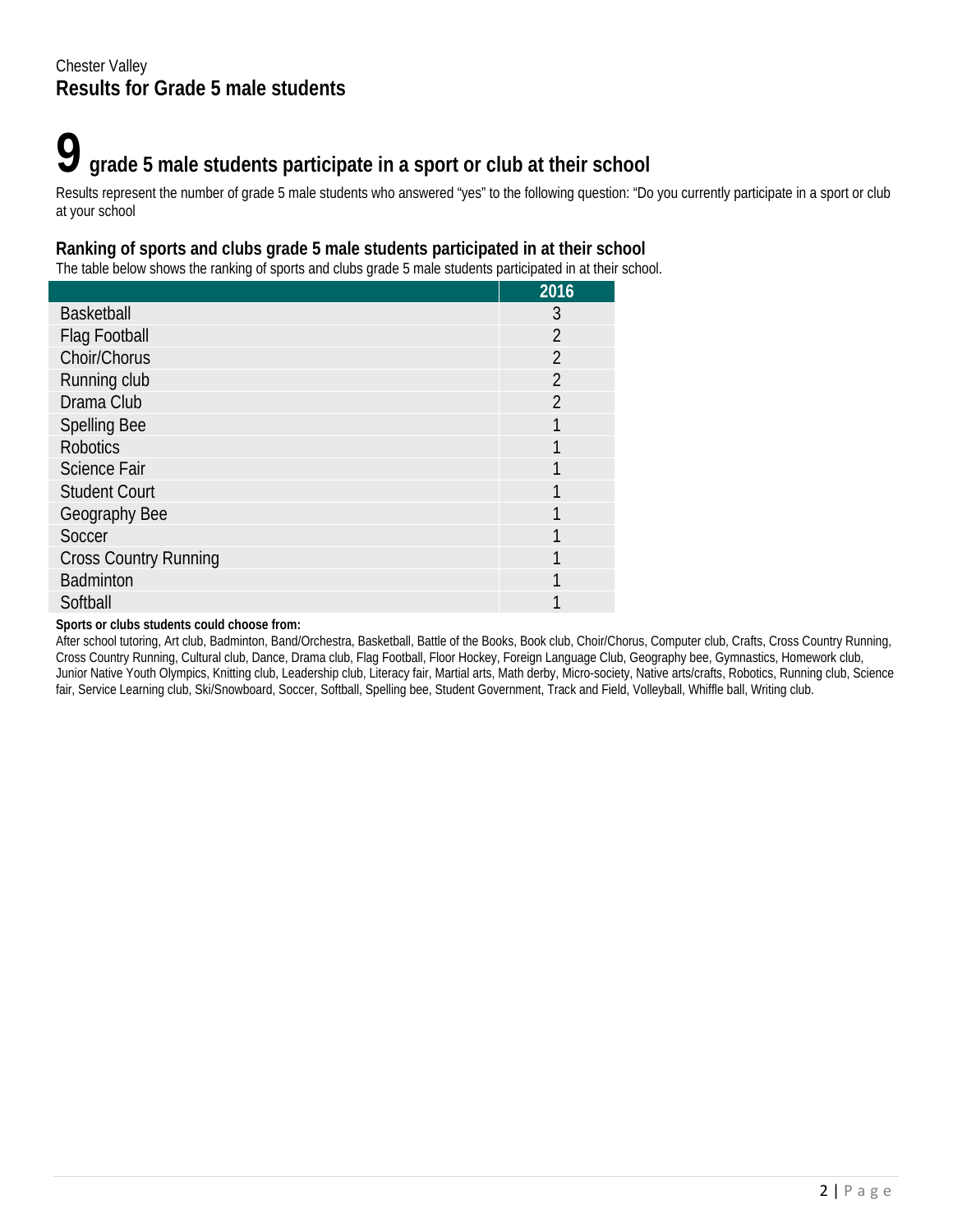## **7 grade 5 male students do not participate in a sport or club at their school**

Results represent the number of grade 5 male students who answered "no" to the following question: "Do you currently participate in a sport or club at your school

### **Ranking of reasons for grade 5 male students not participating in a sport or club at their school**

The table below shows the ranking of reasons for students not participating in a sport or club at their school.

|                                                                  | 2016 |
|------------------------------------------------------------------|------|
| The sport or club I am interested in is not offered at my school |      |
| After-school family responsibilities                             |      |
| Just not interested in the sports or clubs                       |      |
| Other (please specify)                                           |      |
| Too much homework                                                |      |

**Reasons for not participating that students could choose from:** After-school responsibilities, After-school job/volunteering, Have and injury/medical reason, Just not interested in sports or clubs, Other, Parents do not want me to play sports or participate in clubs, The sport or club I am interested in is not offered at my school, Too much homework.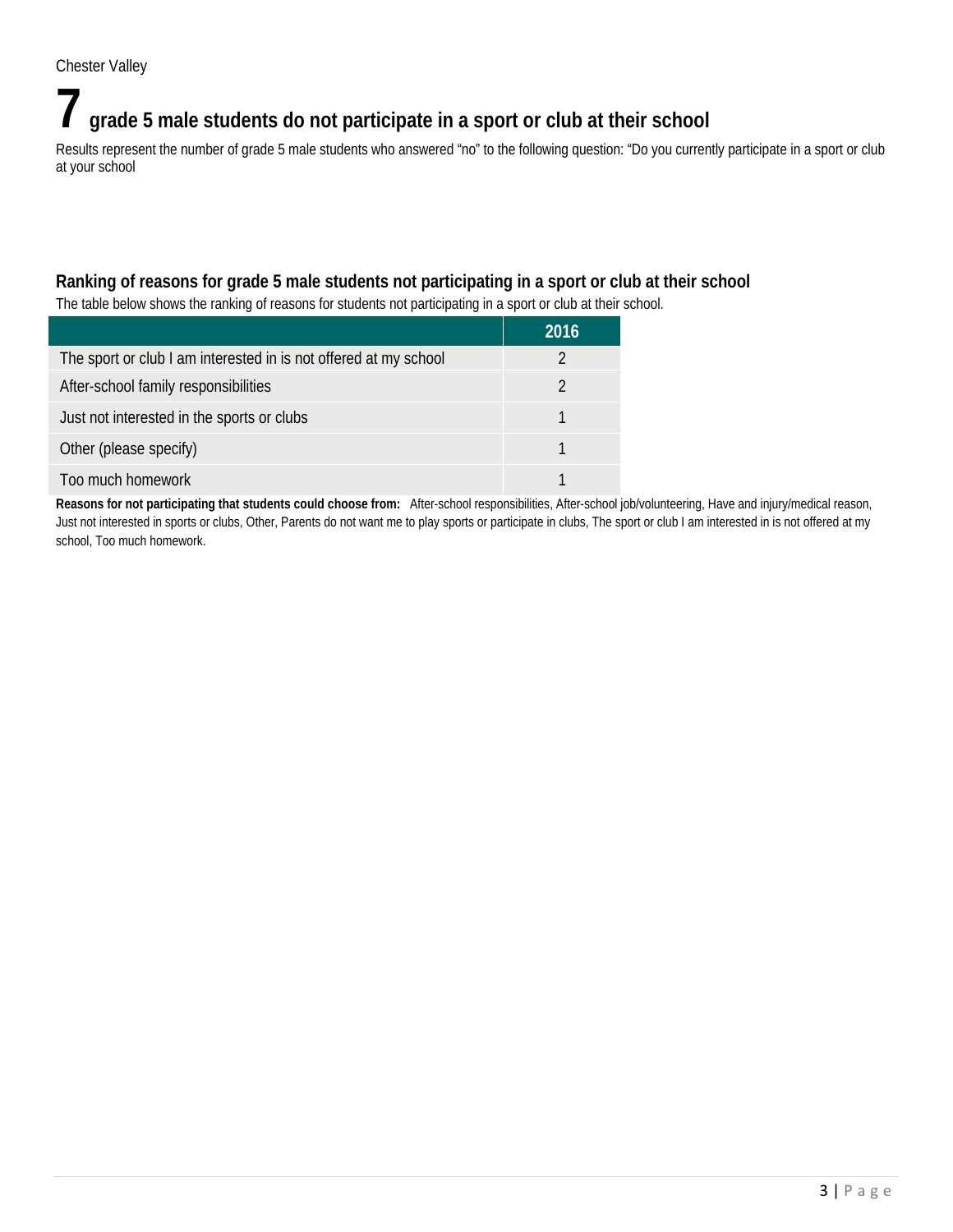## **Results for Grade 5 female students**

# **10 grade 5 female students participate in a sport or club at their school**

Results represent the number of grade 5 male students who answered "yes" to the following question: "Do you currently participate in a sport or club at your school

#### **Ranking of sports and clubs grade 5 female students participated in at their school**

The table below shows the ranking of sports and clubs grade 5 male students participated in at their school.

|                              | 2016          |
|------------------------------|---------------|
| Battle of the Books          | 5             |
| Choir/Chorus                 | 4             |
| <b>Cross Country Running</b> | 4             |
| Running club                 | 4             |
| Geography Bee                | 4             |
| <b>Spelling Bee</b>          | 3             |
| Drama Club                   | 3             |
| Ski/Snowboard                | $\mathcal{P}$ |
| <b>Basketball</b>            |               |
| Volleyball                   |               |
| <b>Student Government</b>    |               |
| <b>Track and Field</b>       |               |
| Art club                     |               |
| Gymnastics                   |               |
| Softball                     |               |
| <b>Cross Country Skiing</b>  |               |
| Foreign Language club        |               |
| <b>Martial Arts</b>          |               |
| Native Arts/crafts           |               |

**Sports or clubs students could choose from:** After school tutoring, Art club, Badminton, Band/Orchestra, Basketball, Battle of the Books, Book club, Choir/Chorus, Computer club, Crafts, Cross Country Running, Cross Country Running, Cultural club, Dance, Drama club, Flag Football, Floor Hockey, Foreign Language Club, Geography bee, Gymnastics, Homework club, Junior Native Youth Olympics, Knitting club, Leadership club, Literacy fair, Martial arts, Math derby, Micro-society, Native arts/crafts, Robotics, Running club, Science fair, Service Learning club, Ski/Snowboard, Soccer, Softball, Spelling bee, Student Government, Track and Field, Volleyball, Whiffle ball, Writing club.